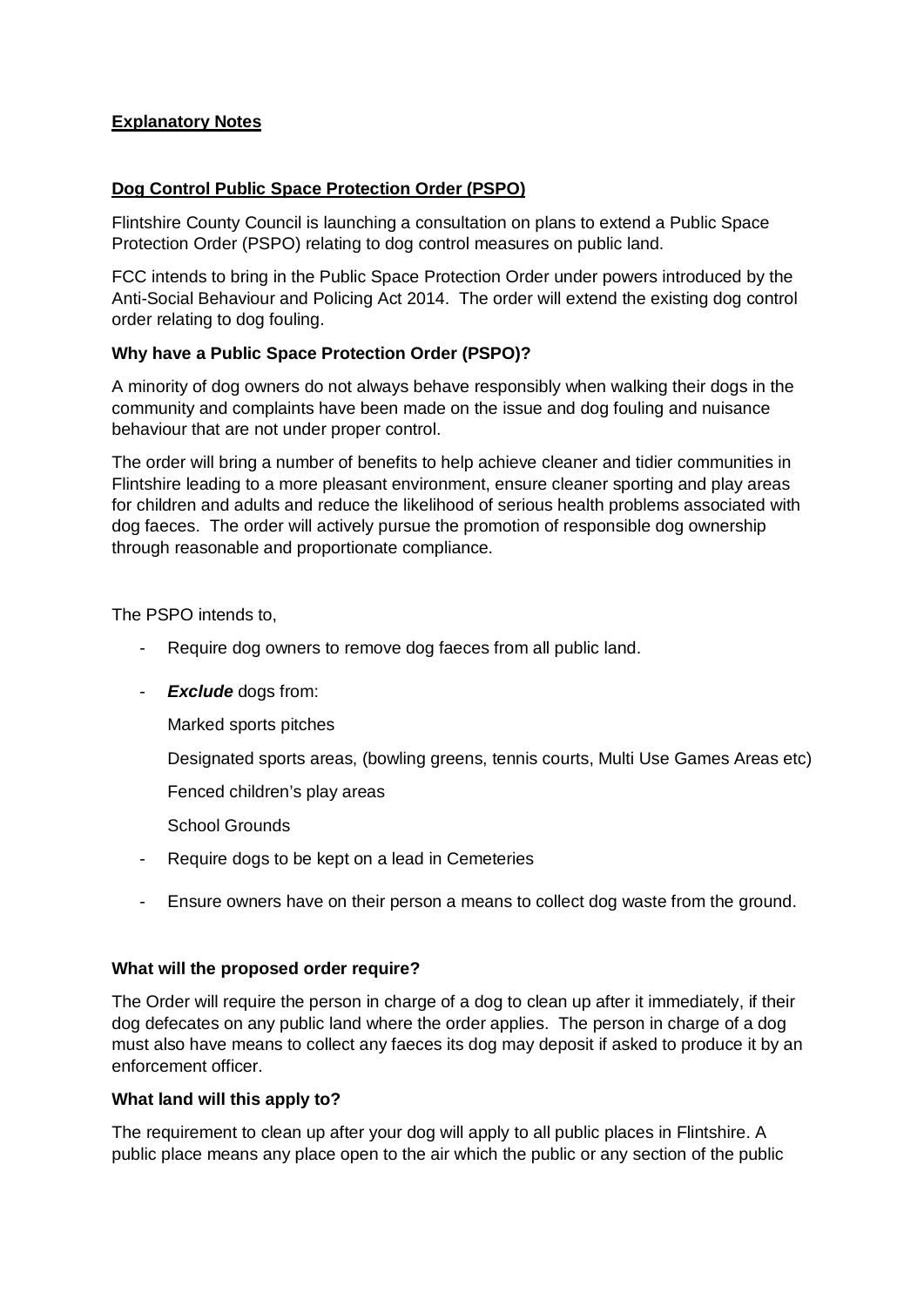has access, on payment or otherwise, as of right or by virtue of express or implied permission.

### **Does this apply to land that is not owned by Flintshire County Council?**

Flintshire County Council shall be consulting with all community councils and schools within the county for permission to be granted for enforcement of the final PSPO to take place on land that they control.

Enforcement will not take place on private land but may in the future if there are sufficient complaints and following consultation with the relevant land owner.

# **Are Rights of Way Covered?**

Yes, public rights of way qualify as land which is open to the air and to which the public are entitled or permitted to have access.

### **What steps can I take to make sure that I comply with the Order?**

When you are out walking your dog it will be your responsibility to watch your dog at all times and to ensure you clean up after it. Being unaware of the defecation, or not having a suitable means of removing the faeces, is not a reasonable excuse for failing to comply with the order.

We would advise you to take a sufficient supply of the means to clear any mess made by your dog.

### **Where should I dispose of dog waste?**

If your dog defecates on public land, the bagged dog waste can be placed in any Flintshire County Council litter bin or dog waste only bin.

### **Will there be any exemptions for persons with protected characteristics?**

Flintshire County Council will ensure the Public Space Protection Order is compliant with the Equalities Act, and will complete an Equalities Impact Assessment before any order is enforced. Any exemptions for persons with protected characteristics would be included within the final order.

### **Dog Exclusion**

### **Fenced Children's Play Areas**

The proposed order would exclude dogs from all outdoor, enclosed children's play areas within Flintshire to prevent dog mess and dogs from being out of control or frightening children. Such areas would have signage erected to inform that dogs are prohibited.

### **What is a Children's play area?**

A children's play area, is an enclosed area that is set aside for children to play in and contains play equipment such as swings, slides, climbing frames and similar apparatus.

### **Where does the order apply?**

The order would only applies to children's play areas that are enclosed on all sides by fences, gates, walls or other structures that mark the boundary of the play area. This will make it easy for people to identify the extent of the area where dogs are not allowed.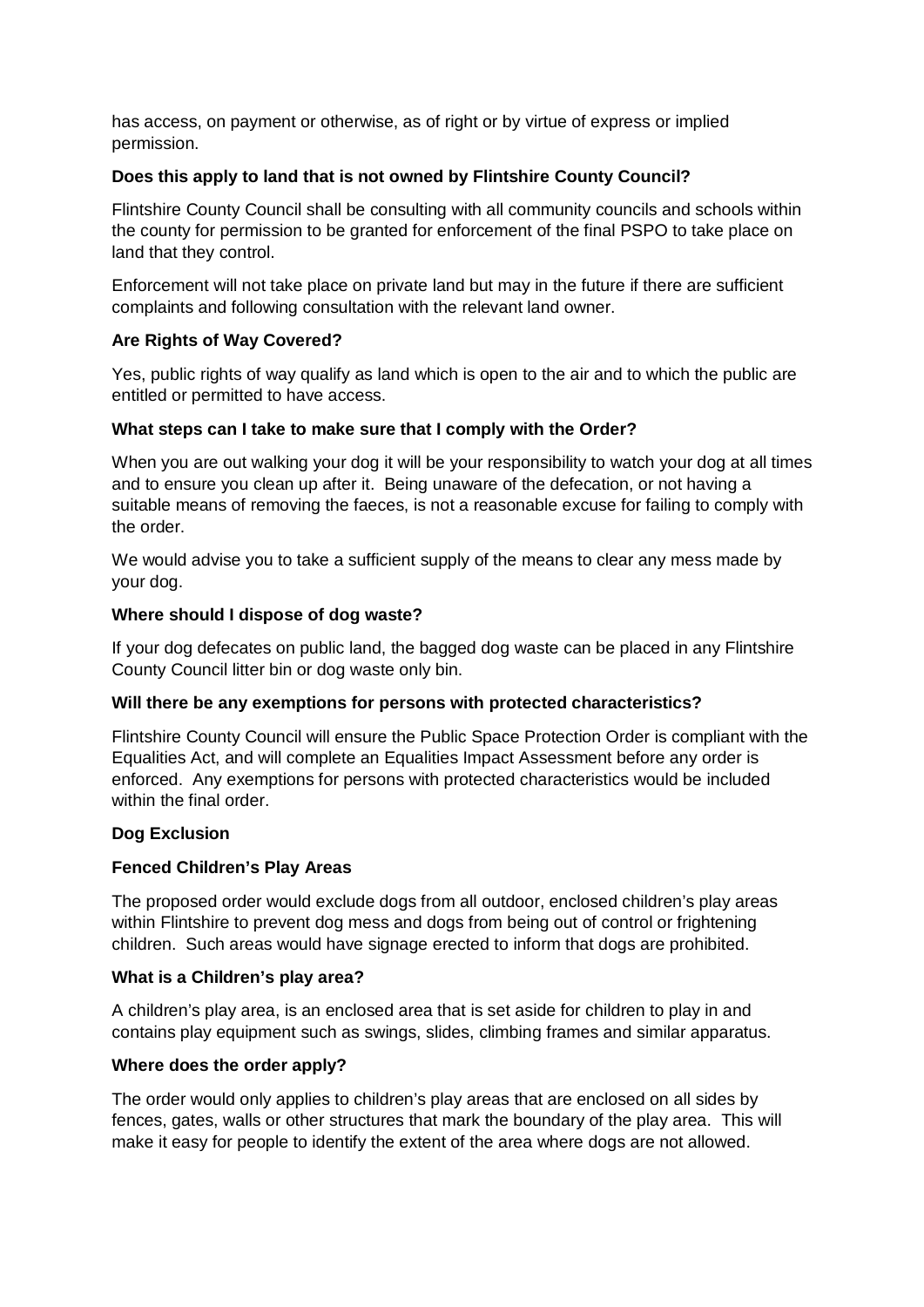If there is a children's play area within your local park that is fenced off from the rest of the park, dogs would not be allowed into the fenced off play area, but would not prevent you from taking your dog into the rest of the park.

## **Why Does the Council want to exclude dogs from Enclosed Children's play areas?**

The council believes that children should be free to play on the equipment provided in these areas without the fear of treading in or coming in contact with dog faeces or dog urine. Dogs taken in to children's play areas may also become aggressive if startled. Some children may be frightened of dogs whatever breed or size.

## **School Grounds**

## **Why should dogs be excluded from all property and land belonging to the Education authority of Flintshire County Council?**

School grounds are required to be safe areas for children and students to frequent. The locations always provide grassed areas for the children to play on and participate in sports activities. Inconsiderate owners do allow their dogs to foul on school grounds that can expose humans to disease.

Consultation will take place with each school and locations where the PSPO would be in force would be appropriately signed.

# **What happens if there is a public footpath running through the School ground?**

It would be permissible to walk your dog under control on a public footpath that runs through educational property. The dog must remain under control on the footpath at all times.

## **Must the Path be a Public Footpath or can it be any path?**

The path must be a public footpath with a public right of way.

### **Can dogs be taken onto school grounds when children are not in school?**

No, the prohibition will apply at all times.

### **Marked Sports Pitches**

The order proposes to exclude dogs from the playing areas of Marked Sports Pitches. The areas are used by sports teams who frequently have to check the pitches for dog faeces before playing a match due to inconsiderate dog owners.

## **Am I allowed to take my dog to the playing field which contains a marked sports pitch?**

Yes, in the areas surrounding the boundary of the marked sports pitch dogs would be permitted to be exercised, dogs will solely be excluded from entering the playing area.

### **What Land does this apply to?**

This part of the order will apply to all public sports pitches in the County of Flintshire. Following Consultation with the relevant land owner this may also include those sites controlled by Community Council's and within School Grounds too. Signs would be present on all sites where exclusions apply.

### **Designated Sports Areas**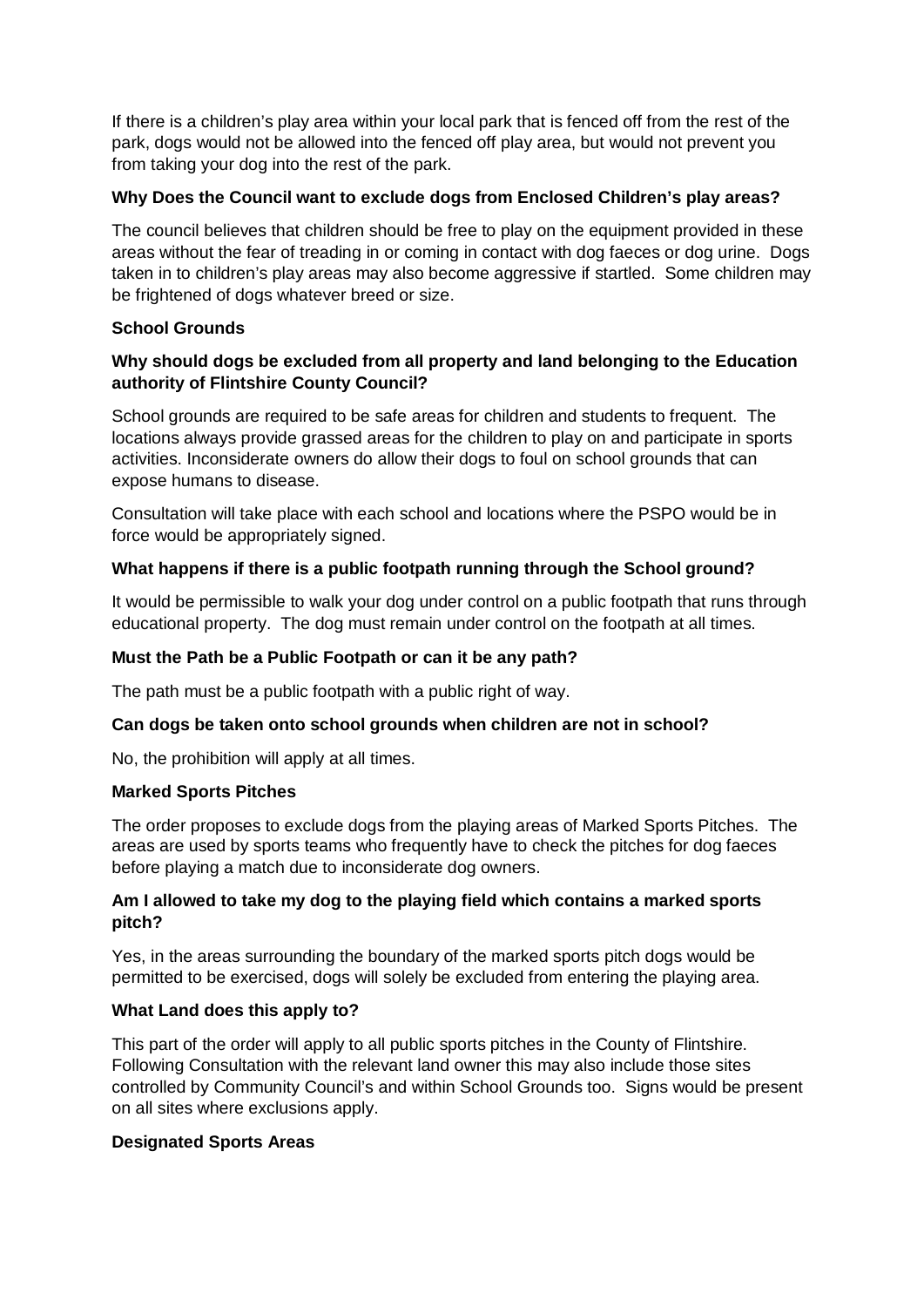The same issues for prohibiting dogs must apply. The prohibition of dogs from playing surfaces of bowling greens and tennis courts speaks for itself. Dogs would be permitted in the surrounding areas.

# **Multi Use Gaming Areas (MUGA's)**

### **Why should dogs be prohibited from these areas?**

The areas are solely for individuals to participate in sporting activities where dogs would be without purpose.

## **Dogs on a Lead by Direction**

### **What Does This Mean?**

This part of the order would allow authorised enforcement officers of FCC or contracted enforcement officers to issue a direction requiring a person in charge of a dog to place it on a lead.

## **When can I be asked to put my dog on a lead?**

A request to put a dog on a lead would **only** be made where an authorised officer believes that such restraint is reasonably necessary to prevent a nuisance, or the behaviour by a dog that is likely to cause annoyance or disturbance to any other person, or likely to endanger the safety of any person or road user.

You will not be required to place your dog on a lead if it is not causing or likely to cause a nuisance or annoyance to others.

### **Why does the Council want to be able to do this?**

The Council recognises that the vast majority of dog owners are responsible and keep their dogs under control whilst taking them on public land. However those that are not properly supervised and kept under control can cause nuisance and at times injury to members of the public and to other animals.

Having the power to require someone to place their dog on a lead when it is causing a nuisance will give Flintshire County Council an effective tool to prevent any such problems.

### **What land will this apply to?**

This part of the order will apply to all public places in Flintshire. For these purposes a 'public place' means any place in the open air to which the public or any section of the public has access, on payment or otherwise, as of right or by virtue of express or implied permission.

### **Dogs on a Lead**

### **Cemeteries**

The expectation shall be that dogs *will* be required to be kept on leads in a cemetery. The consequences of dogs being allowed to roam free could lead to dogs urinating or defecating on graves causing an unpleasant environment in a very sensitive area. Responsible dog ownership is encouraged in cemeteries as many people wish to take their dog when visiting the graves of loved ones.

# **Enforcement**

### **What happens if I fail to comply with any part of the Order?**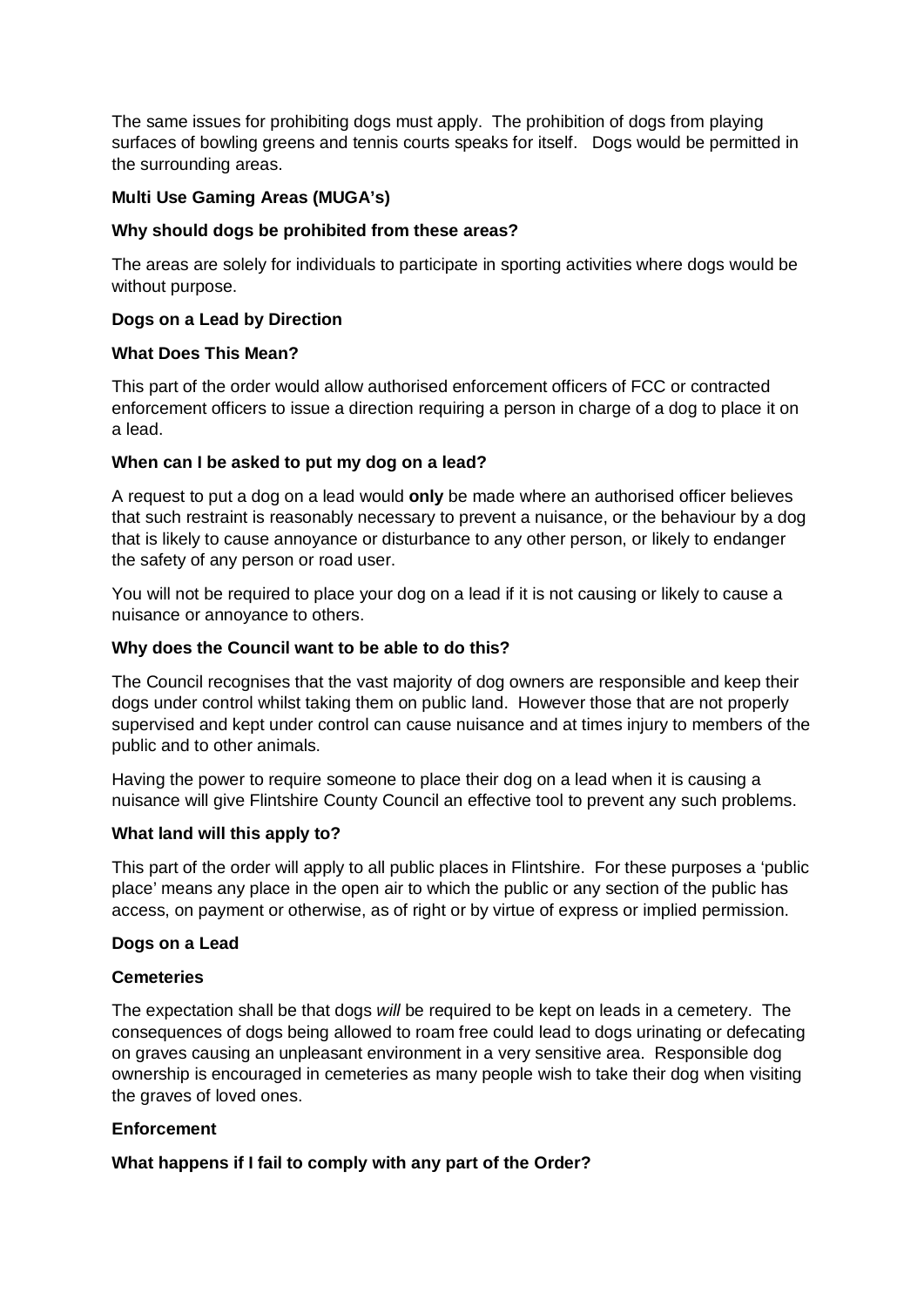If the person in charge of a dog fails to comply with the requirements of the order, they would be committing a criminal offence unless they have the consent from the owner, or occupier or person in charge of the land not to comply with the order, or they have a reasonable excuse for failing to comply or they fall within any exemptions within the order, such as any exemptions under the Equalities Act.

There must be sufficient evidence submitted to show that an offence occurred beyond a reasonable doubt before action can be taken.

### **Can I be issued with a Fixed Penalty Notice?**

Yes, a fixed penalty notice may be issued to a person who breaches this order, offering them an opportunity to avoid prosecution by making a one off payment of £75.

### **When does the fixed penalty have to be paid?**

It must be paid within 28 days from the date of the issuing of the ticket.

## **What happens if I don't pay my fixed penalty?**

If you fail to pay the fixed penalty notice within the permitted period, it is likely that you will be prosecuted in the magistrate's court.

## **What is the maximum penalty for breaching the order?**

A person who is found guilty of an offence in the magistrate's court is liable on summary conviction to a fine not exceeding level 3 on the Court's standard scale of fines (currently £1000).

The circumstances must pass the full evidential code and be in the public interest before a Fixed Penalty Notice (FPN) is issued or a prosecution follows.

### **Who is considered in charge of the dog?**

The person who has a dog in their possession is deemed to be in charge of the dog at the time when the offence occurs. That person does not have to be the owner of the dog.

This means that if your dog defecates in a public place, enters into a equipped child's play area, the boundary of a marked sports pitch or designated sporting area or breaches the order in any way it is the person who is in control of the dog at that particular time that is responsible. If you have allowed someone else to take your dog out for a walk, they will be in charge of it for the duration of the walk.

### **Who will enforce the PSPO?**

The enforcement of the orders will be carried out any person authorised by Flintshire County Council, including contracted enforcement companies.

### **How will the public know that an order is in place in a specific location.**

There will be sufficient, clearly marked signs positioned in locations where the order is in force.

### **How long will the order last for?**

The order will last for a period of 3 years, but it may be extended by the Council if considered necessary. If the order is varied or extended in any way a period of consultation will be undertaken to seek the views of the public and any relevant stakeholders.